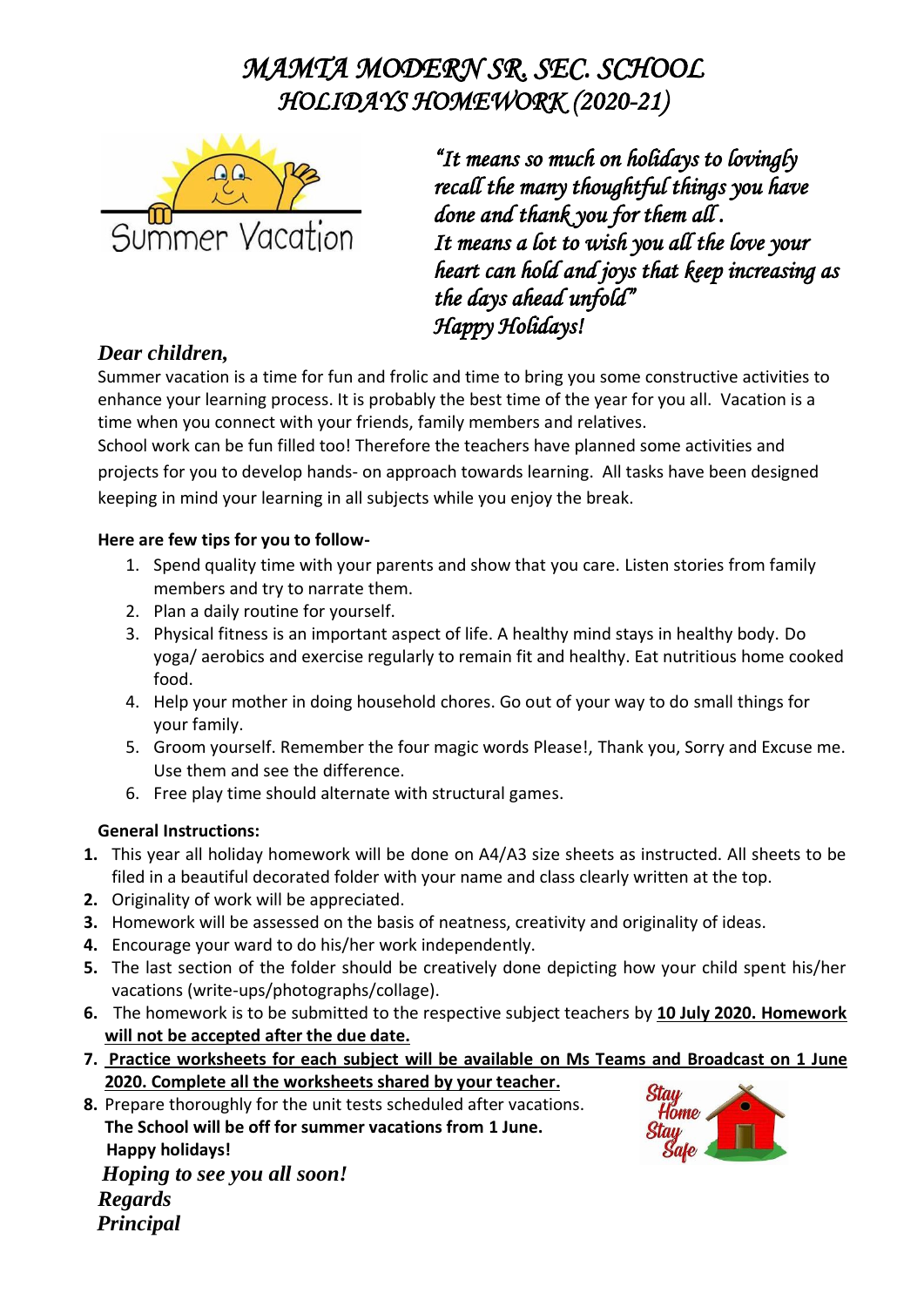

Holidays Homework

### CLASS –II

Instructions:- Do the given assignments of all subjects neatly and bring them in a beautiful handmade folder

Subject :English(Roll no 1 to 44)

Q1 Do 1 page of cursive writing twice a week in 3 in 1 notebook or any 4 lines eng notebook.

Q2 Read any children story (refer- [www.storyberries.com](http://www.storyberries.com/) or www.freechildrenstories.com or

www.talesofpanchatantra.com) and make a beautiful wall hanging by following the instructions mentioned below.

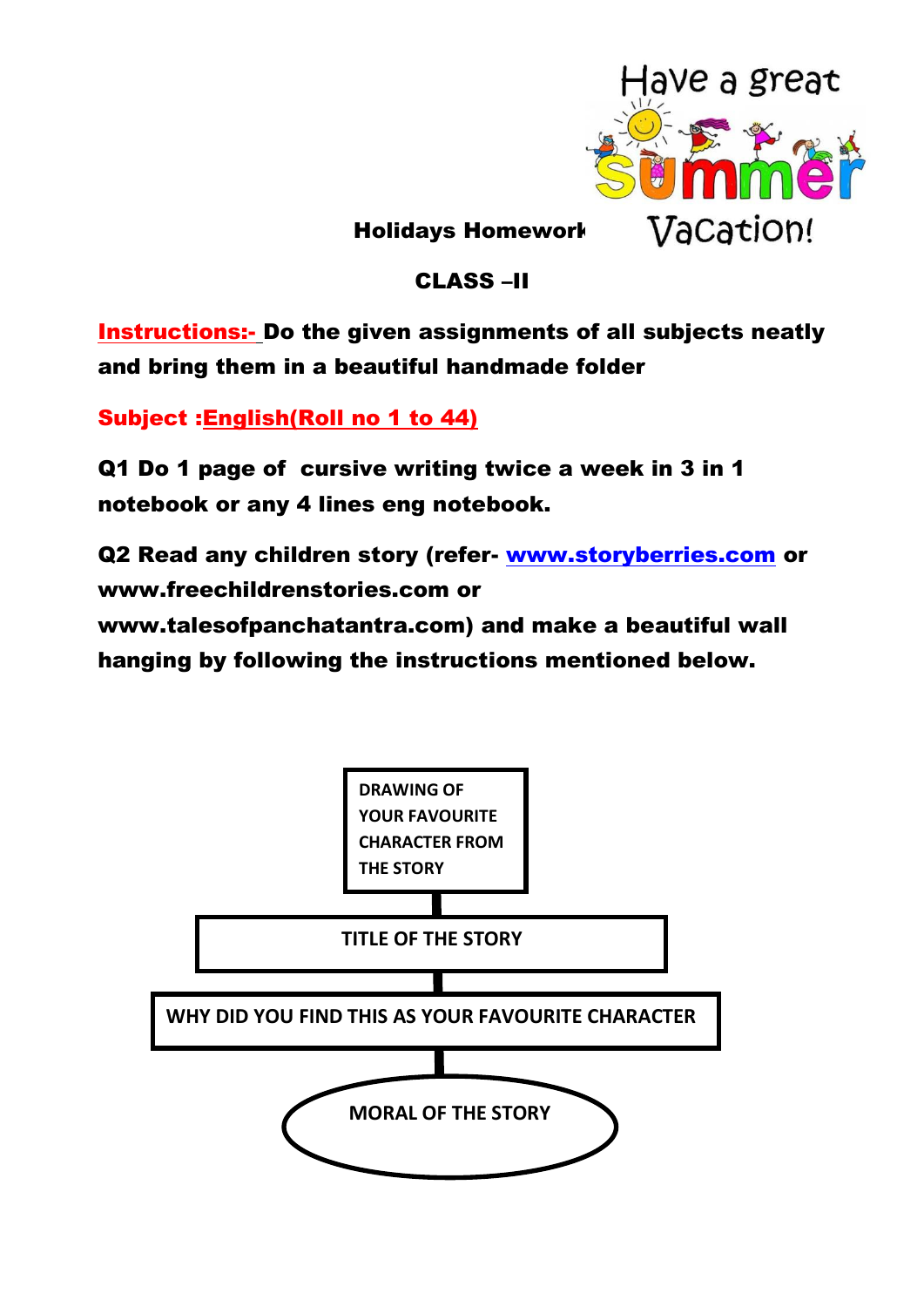Q3 Read the following stories from your Eng literature book Raintree( Lesson-3 That's What friends are for,Lesson-5 The Good Seed, Lesson-8Kites, kites, Lesson -7 The Elves and the shoe maker) for every story make a table in the format mentioned below on half size pastel sheet.

|                | <b>DRAWING OF THE</b><br><b>STORY</b> |                 |
|----------------|---------------------------------------|-----------------|
|                |                                       |                 |
|                | <b>MEANING</b>                        | <b>OPPOSITE</b> |
| <b>WORD1</b>   |                                       |                 |
| <b>WORD 2</b>  |                                       |                 |
| <b>WORD 3</b>  |                                       |                 |
| <b>WORD 4</b>  |                                       |                 |
| <b>WORD 5</b>  |                                       |                 |
| <b>WORD 6</b>  |                                       |                 |
| <b>WORD 7</b>  |                                       |                 |
| <b>WORD 8</b>  |                                       |                 |
| <b>WORD 9</b>  |                                       |                 |
| <b>WORD 10</b> |                                       |                 |

Q5 Use the following sentences to enhance your speaking skills like-

- a) May I help you?
- b) I am feeling hungry.
- c) I am feeling thirsty.
- d) Mom please give me something to eat.
- e) Please trim my nails.
- f) Please tell me a story.
- g) Can I watch TV?
- h) I am feeling sleepy.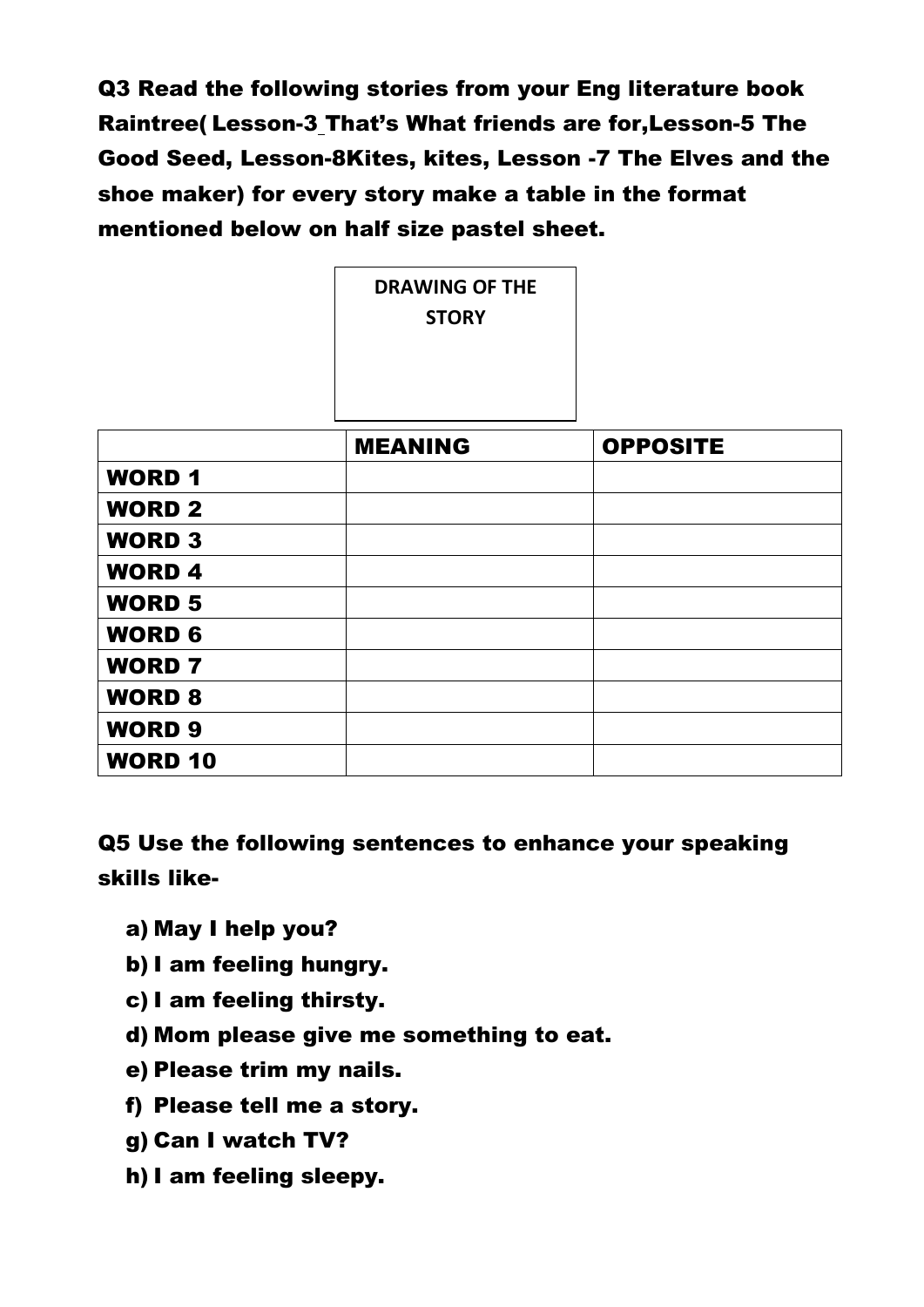#### SUBJECT – MATHS Roll no 1 to 44

Q1 Write tables 2 to 5 in 3 in 1 notebook

Q2 Register yourself at mindspark.comand spent at least 30 minutes daily playing interesting games related to maths.

Q3 Enhance your mathematical thinking by playing board games. Make your own ludo game at home by following the link mentioned below –

[https://youtu.be/xwTl1tc7\\_EQ](https://youtu.be/xwTl1tc7_EQ)

SUBJECT – HINDI

**प्रश्न 1 uSfrd f'k{kk ij lIrkg esa nks ckj lqys[k fy[ks (3 in 1 notebook)** ( Roll no 1 to 44)

**प्रश्न 2 दिए गए ल िंक की सहायता सेहाथों केविलिन्न आकारों के द्िारा 4 जानिरों / पक्षियों केचित्र बनाओ और उसमेंरिंग िरो और उसकी समस्त जानकारी ल खो | (on half size pastel sheet)**

( Roll no 1 to 22)

<https://youtu.be/qJNSOte9h4I>

**जानिर / पिी का नाम :**

**कौन सेिेश मेंपाया जाता है :**

**क्या खाता है:**

**इसकेघर का नाम :**

**यह क्या आिाज़ करता है:**

**जिंग ी या पा तू :**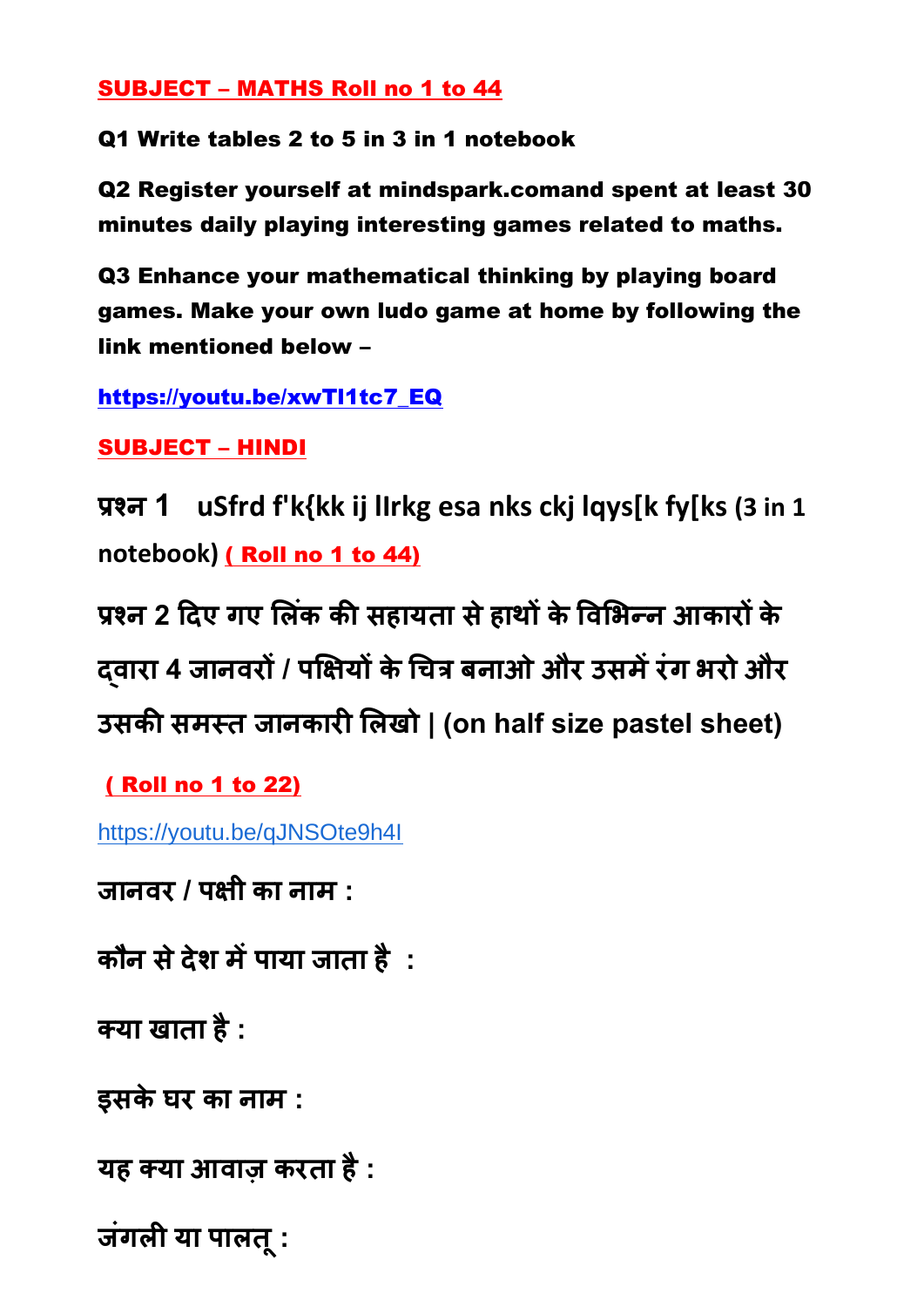**प्रश्न 3 ककसी एक पौष्टिक आहार का चित्र A -4 शीि (बनाकर या चिपकाकर ) उसके उत्तम ग ु णों के बारे बताओ और उसकी रेसेपी िी ल खो | हमारेशरीर केविकास केल ए उपयोगी सिी पौष्टिक तत्िों के बारेमेंल खो|** ( Roll no 23 to 44)

## SUBJECT – EVS

## Q1 "A YEAR TO REMEMBER" (Roll no 1 to 44)

Collect old pictures of your family and make a collage of it. Write few lines on each family members for example- habits, likes and dislikes, routine etc in the scrap file or A-4 size sheets.

#### Q2 "LET'S BE CLEAN" (Roll no 1 to 22)

Paste the wrappers or pictures of the things which we use to keep our body clean. Write few lines on each on A-4 size sheet separately

Example- soap,toothpaste

Q3 "Stay home Stay safe" (Roll no 23 to 44)

Make flash cards of any five rules with drawings we should follow to protect ourselves from Covid -19(each rule on separate A-4 size sheet)

## Subject – Moral Education

- 1) Use magic words like excuse me,sorry,thank you,please
- 2) Respect your elders
- 3) Be kind and honest
- 4) Eat healthy food
- 5) Keep yourself hygienically clean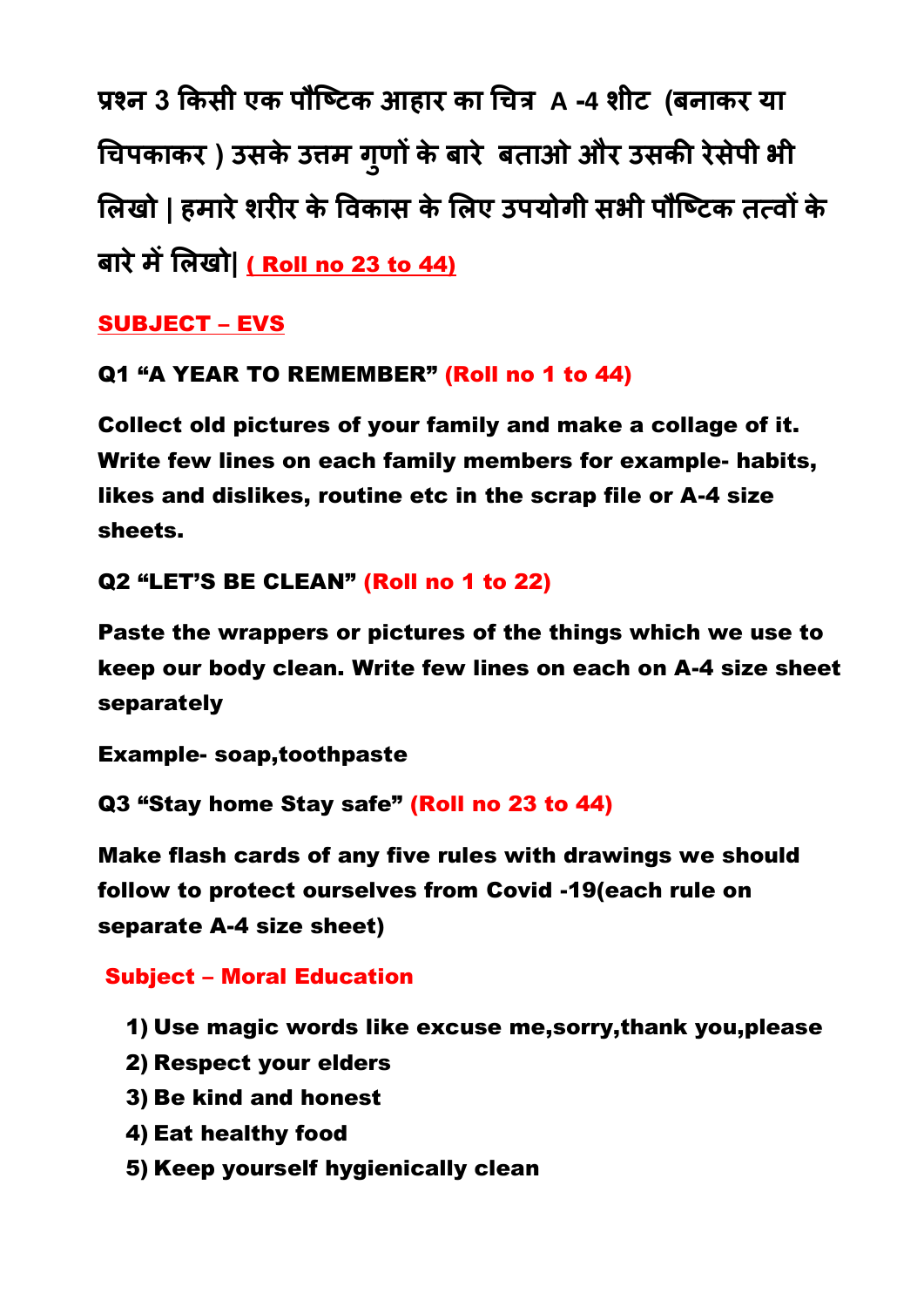# **SUBJECT-Computer (Roll no 1 to 44)**

• **INCREASE YOUR TYPING SKILLS**-

Type lines on **" How I can keep myself HYGIENIC."** (10 points)

Software can be **MS Paint, WordPad or Notepad.**

**• BE A CREATOR**- We can show our feelings in an effective and interesting manner using emojis. **Create a new emoji** (a small digital image or icon ) in **MS Paint. Paste the printout of it in the computer notebook or** 

**bring it in the pendrive**

## SUBJECT -ART

- 1) Roll no 1 to 20
- 2) Theme Best out of waste
- 3) Topic Make a balloon ,money box(piggy bank) make 2
- 4) Material Any size balloon,newspaper,tissue paperfevicol,acrylic colour etc
- 5) Note Maximium- 4 to 5 layers of newspaper
- 6) Please check the link mentioned below

[https://you.be/ovshoH\\_01tY](https://you.be/ovshoH_01tY)

#### 1) Roll no 21 to 44

- 2) Theme Best out of waste
- 3) Topic Paper Mache Rabbit (Make -2)
- 4) For material please check you tube link mentioned below

\_\_\_\_\_\_\_\_\_\_\_\_\_\_\_\_\_\_\_\_\_\_\_\_\_\_\_\_\_\_\_\_\_\_\_\_\_\_\_\_\_\_\_\_\_\_\_\_\_\_\_\_\_\_\_\_\_\_\_\_\_\_\_\_\_\_\_\_\_\_\_\_\_\_\_

\_\_\_\_\_\_\_\_\_\_\_\_\_\_\_\_\_\_\_\_\_\_\_\_\_\_\_\_\_\_\_\_\_\_\_\_\_\_\_\_\_\_\_\_\_\_\_\_\_\_\_\_\_\_

5) [https://Youtu.be/sc30clMncM](https://youtu.be/sc30clMncM)